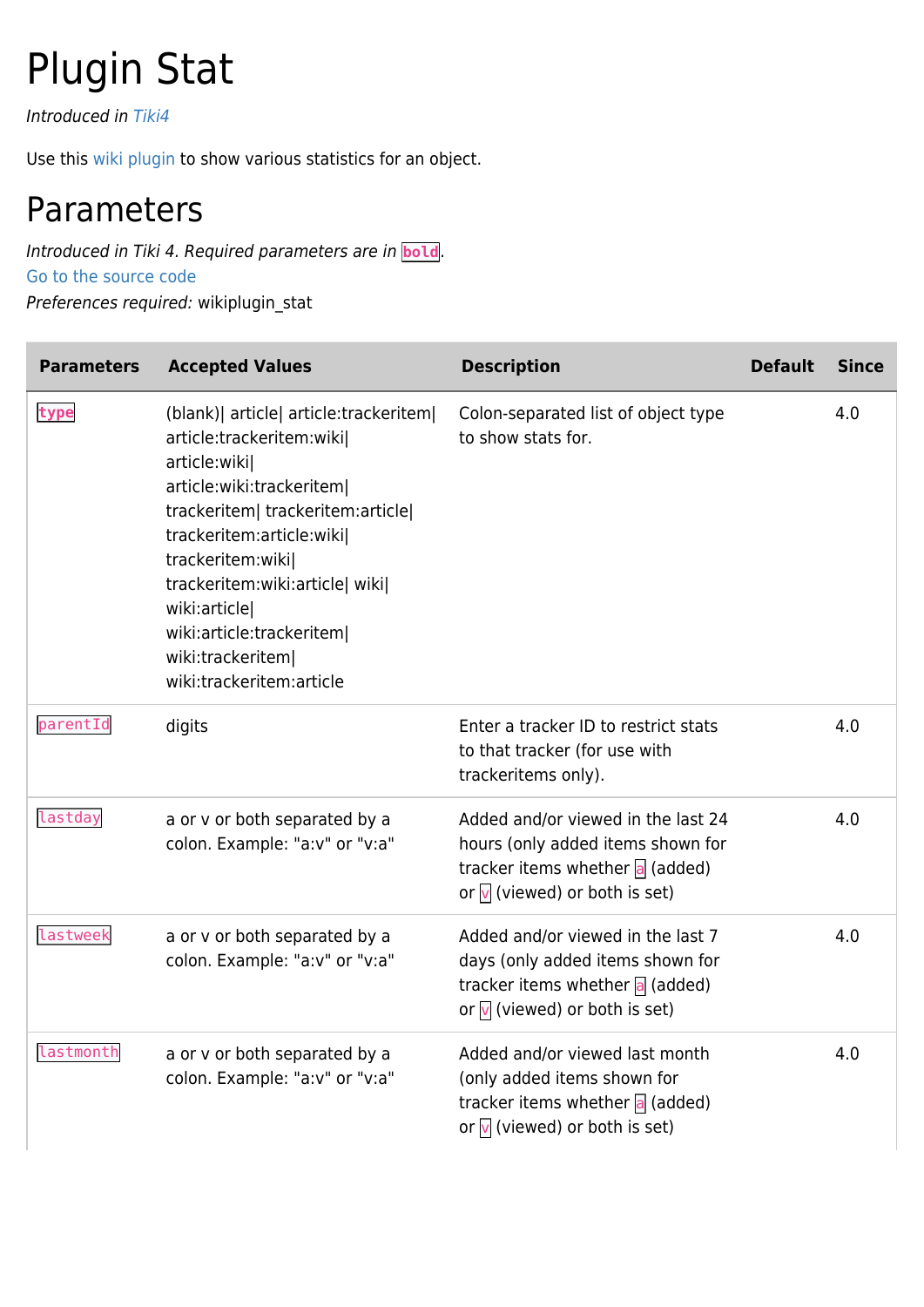| lastyear | a or v or both separated by a<br>colon. Example: "a:v" or "v:a" | Added and/or viewed in the last<br>365 days (only added items shown<br>for tracker items whether a<br>(added) or $\sqrt{ }$ (viewed) or both is<br>set)                             | 4.0 |
|----------|-----------------------------------------------------------------|-------------------------------------------------------------------------------------------------------------------------------------------------------------------------------------|-----|
| month    | a or v or both separated by a<br>colon. Example: "a:v" or "v:a" | Added and/or viewed since the<br>beginning of the month (only<br>added items shown for tracker<br>items whether a (added) or $\sqrt{ }$<br>(viewed) or both is set)                 | 4.0 |
| week     | a or v or both separated by a<br>colon. Example: "a:v" or "v:a" | Added and/or viewed since the<br>beginning of the week (only added<br>items shown for tracker items<br>whether $\overline{a}$ (added) or $\overline{v}$ (viewed)<br>or both is set) | 4.0 |
| year     | a or v or both separated by a<br>colon. Example: "a:v" or "v:a" | Added and/or viewed since the<br>beginning of the year (only added<br>items shown for tracker items<br>whether a (added) or $\sqrt{ }$ (viewed)<br>or both is set)                  | 4.0 |
| day      | a or v or both separated by a<br>colon. Example: "a:v" or "v:a" | Added and/or viewed since the<br>beginning of the day (only added<br>items shown for tracker items<br>whether a (added) or $\sqrt{ }$ (viewed)<br>or both is set)                   | 4.0 |

## Limitation

viewed tracker items does not work, although prior to 6.1, only "v" could be used for any of the time period parameters, although the results would show added items. Beginning with 6.1, either a or v can be used, but only added items will be shown for trackeritems.

## Example

This code:

```
{stat type="wiki" lastday="a:v" day="a:v" lastweek="a:v" week="a:v" lastmonth="a:v"
month="a:v" lastyear="a:v" year="a:v"}
```
Would produce on this site:

- Added wiki pages: 0
- Viewed wiki pages: 0